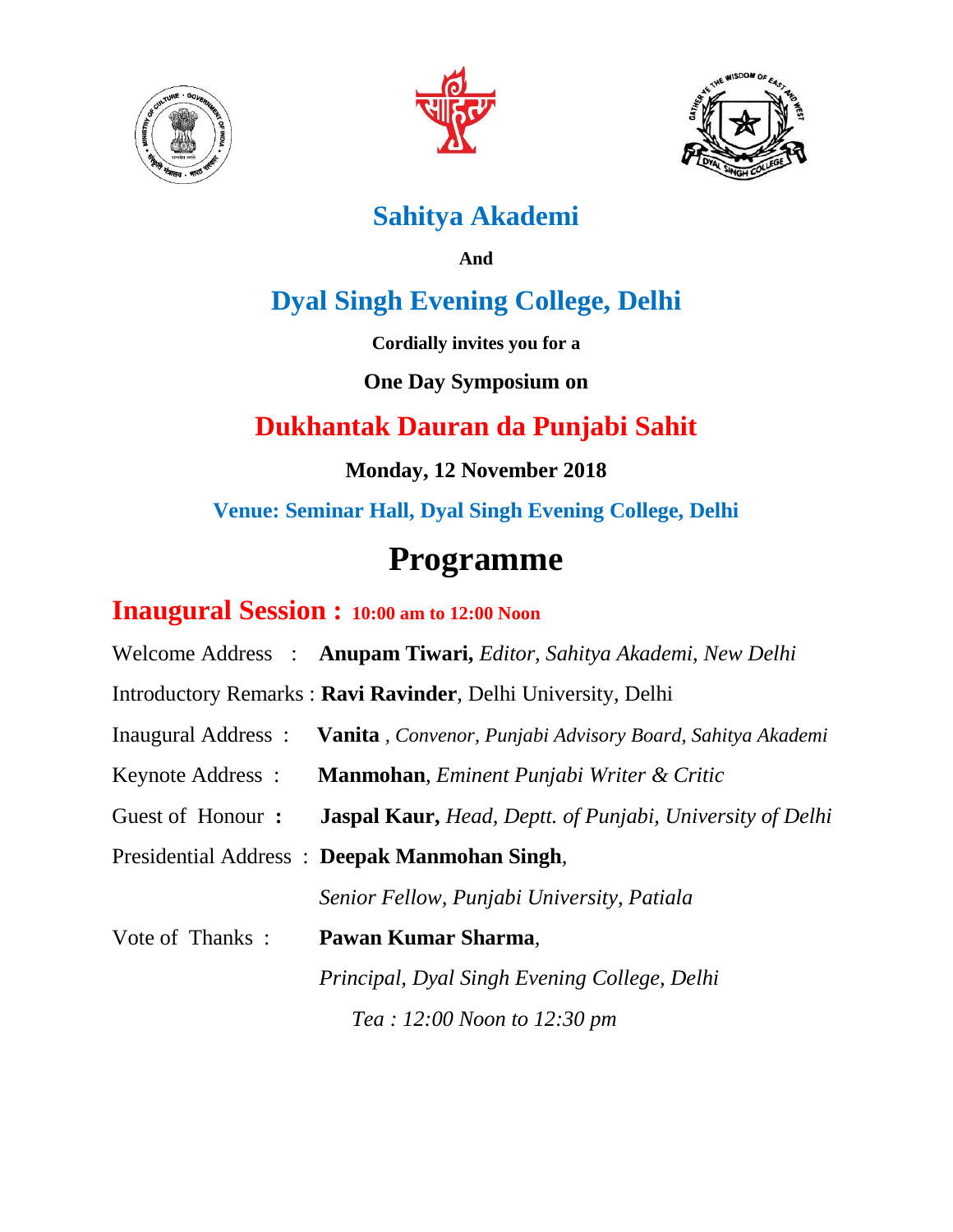### **First Session: 12:30 pm to 2:30 pm**

## **Punjabi Literature of Partition**

**Chair :** Mohanjit

**Papers:** Satnam Singh Jassal

Gurmukh Singh

Kulvir

Harvinder Singh

 *Lunch : 2:30 pm to 3:00 pm* 

 **Second Session: 3:00 pm to 5:00 pm**

### **Punjabi Literature of Punjab Crisis**

**Chair :** Balbir Madhopuri

**Papers:** Vanita

Narvinder Kaushal

Ravinder Singh

Prithviraj Thapar

**Thanks:** Bhai Maninder Pal Singh

### **RSVP**

**Sahitya Akademi Dyal Singh Evening College** Phone : **011-23386626/27/28** Phone :88510-30268 Email: [secretary@sahitya-akdemi.gov.in](mailto:secretary@sahitya-akdemi.gov.in) **Email: thapardu@yahoo.com** Website : http:// www.sahitya-akdemi.gov.in Website : http:// www.[dsce.du.ac.in](http://dsce.du.ac.in/)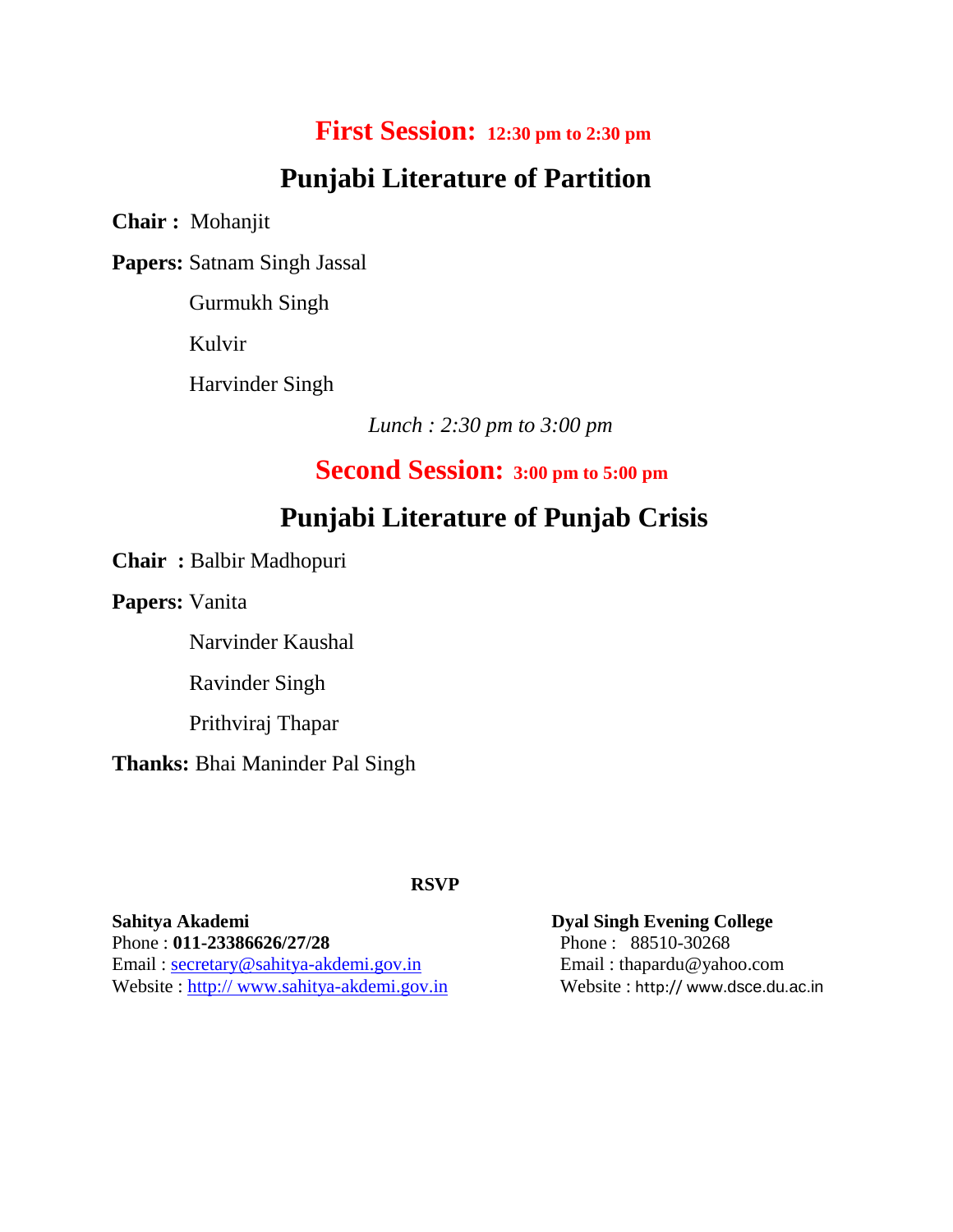





## ਸਾਹਿਤ ਅਕਾਦੇਮੀ

<u>ਅਤੇ</u>

## ਦਿਆਲ ਸਿੰਘ ਈਵਨਿੰਗ ਕਾਲਜ, ਦਿੱਲੀ

ਵੱਲੋਂ ਆਯੋਜਿਤ

## ਦੁਖਾਂਤਕ ਦੌਰਾਂ ਦਾ ਪੰਜਾਬੀ ਸਾਹਿ**ਤ**

<u>ਇਕ ਰੋਜ਼ਾ ਰਾਸ਼ਟਰੀ ਗੋਸ਼ਟੀ ਵਿਚ</u> <u>ਆਪ ਜੀ ਨੂੰ ਸ਼ਾਮਲ ਹੋਣ ਲਈ ਹਾਰਦਿਕ ਸੱਦਾ ਹੈ।</u>  $\overline{n}$ ਮਵਾਰ, 12 ਨਵੰਬਰ 2018 ਸੈਮੀਨਾਰ ਹਾਲ, ਦਿਆਲ ਸਿੰਘ ਈਵਨਿੰਗ ਕਾਲਜ, ਦਿੱਲੀ

ਪ੍ਰੋਗਰਾਮ

|                                                                  | ਉਦਘਾਟਨੀ ਸੈਸ਼ਨ: 10:00 ਵਜੇ ਸਵੇਰੇ ਤੋਂ ਦੁਪਹਿਰ 12:00 ਵਜੇ ਤੱਕ                        |
|------------------------------------------------------------------|--------------------------------------------------------------------------------|
|                                                                  | ਸਵਾਗਤੀ ਸ਼ਬਦ: ਅਨੁਪਮ ਤਿਵਾੜੀ, ਸੰਪਾਦਕ, ਸਾਹਿਤ ਅਕਾਦੇਮੀ, ਨਵੀਂ ਦਿੱਲੀ                   |
|                                                                  | ਆਰੰਭਕ ਭਾਸ਼ਣ:    ਰਵੀ ਰਵਿੰਦਰ, ਦਿੱਲੀ ਯੂਨੀਵਰਸਿਟੀ, ਦਿੱਲੀ                            |
| ਉਦਘਾਟਨੀ ਭਾਸ਼ਣ: ਵਨੀਤਾ, ਕਨਵੀਨਰ, ਪੰਜਾਬੀ ਸਲਾਹਕਾਰ ਬੋਰਡ, ਸਾਹਿਤ ਅਕਾਦੇਮੀ |                                                                                |
|                                                                  | ਕੁੰਜੀਵਤ ਭਾਸ਼ਣ: ਮਨਮੋਹਨ, ਪ੍ਰਸਿੱਧ ਲੇਖਕ ਅਤੇ ਆਲੋਚਕ                                  |
|                                                                  | ਵਿਸ਼ੇਸ਼ ਮਹਿਮਾਨ:   ਜਸਪਾਲ ਕੌਰ, ਮੁਖੀ, ਪੰਜਾਬੀ ਵਿਭਾਗ, ਦਿੱਲੀ ਯੂਨੀਵਰਸਿਟੀ, ਦਿੱਲੀ       |
|                                                                  | ਪ੍ਰਧਾਨਗੀ ਭਾਸ਼ਣ:   ਦੀਪਕ ਮਨਮੋਹਨ ਸਿੰਘ, ਸੀਨੀ. ਫੈਲੋ, ਪੰਜਾਬੀ ਯੂਨੀਵਰਸਿਟੀ, ਪਟਿਆਲਾ      |
|                                                                  | ਧੰਨਵਾਦ:               ਪਵਨ ਕੁਮਾਰ ਸ਼ਰਮਾ, ਪ੍ਰਿੰਸੀਪਲ, ਦਿਆਲ ਸਿੰਘ ਈਵਨਿੰਗ ਕਾਲਜ, ਦਿੱਲੀ |
|                                                                  | ਚਾਹ: 12:00 ਦੁਪਹਿਰ ਤੋਂ 12:30 ਤੱਕ                                                |